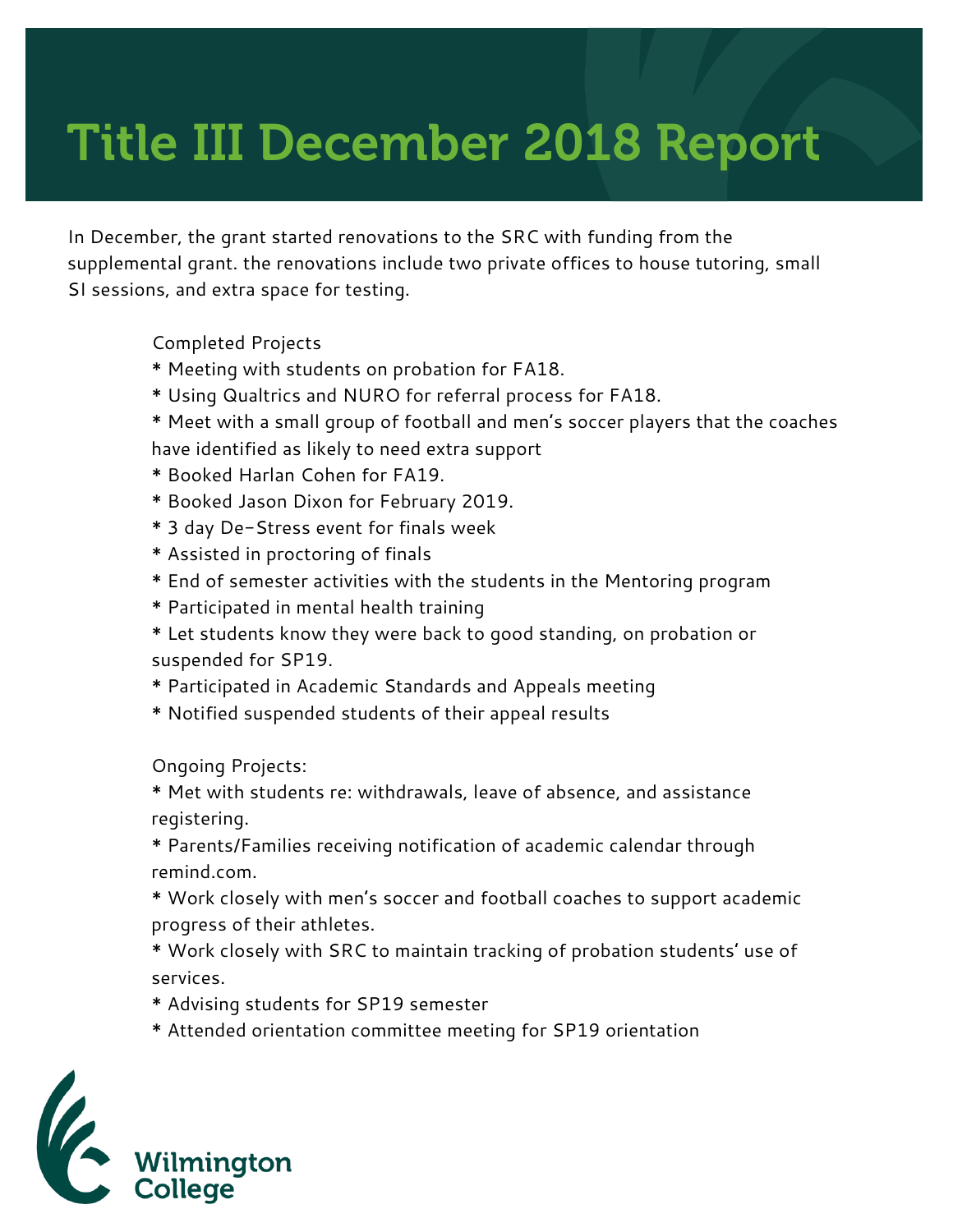- \* Researching new programs for summer 2019
- \* NURO check-in calls
- \* Worked with students who are being re-admitted on probation

## **Student Contact Update: Student Success Coaches**

In December, the Student Success Coaches completed check-in meetings with students on probation. They also contacted all students that were suspended for Spring semester.

| <b>Method of Contact</b>     | #   |
|------------------------------|-----|
| Email                        | 126 |
| In person                    | 39  |
| Text                         | 2   |
| Phone Call                   | 22  |
|                              |     |
| <b>Reason for Contact</b>    |     |
| Academic Concerns            |     |
| Academic Referral            | 2   |
| Advising Problem/Scheduling  | 11  |
| Probation                    | 106 |
| WD/LOA                       | 17  |
| Other                        | 11  |
| Suspension                   | 19  |
| Reminder/Follow up           | 1   |
| Number of Students Contacted |     |
| Duplicated                   | 31  |
| Unduplicated                 | 137 |